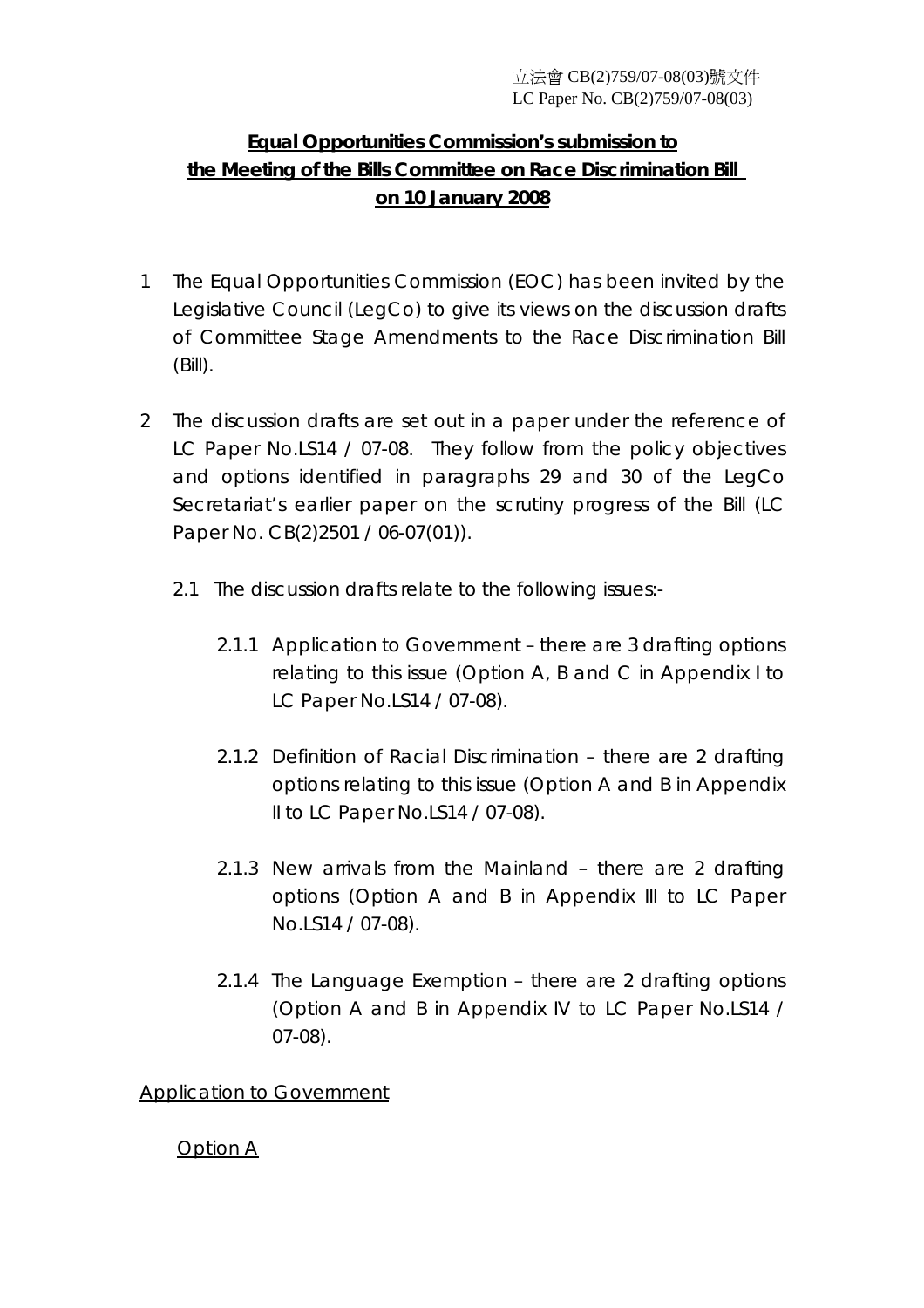3 This option replaces the present cl.3 of the Bill with:-

"*This Ordinance binds the Government.*"

- 4 The Sex Discrimination Ordinance (SDO), the Disability Discrimination Ordinance (DDO) and the Family Status Discrimination Ordinance (FSDO) all have the same identically worded provision.1 At first glance, this option seems to be in line with these ordinances.
- 5 However, each of the SDO, DDO and FSDO also have specific additional provisions (SDO s.21 and s.38; DDO s.21 and s.36; FSDO s.17 and s.28) stating clearly that it is unlawful under those ordinances for the Government to discriminate *"in the performance of its functions or the exercise of its powers"*.
- 6 There are no corresponding additional provisions in the Bill. The Bill will only apply to specified fields of activities, such as Employment, Education, and Provision of Goods, Facilities and Services.
- 7 This may mean that the scope of the Bill is narrower than the SDO, DDO and FSDO.
	- 7.1 For instance, sex discrimination in the school places allocation system operated by the Education Department clearly falls within the SDO, but racial discrimination in the same system may arguably fall outside the scope of the Bill.
		- 7.1.1 While cl.27(2)(h) of the Bill may already bring many Government activities within the meaning of facilities and services, it was held in the UK case of *In Re Amin* [1983] 2 AC 818 that a similar provision regarding goods, services and facilities in the Sex Discrimination Act 1975, when applied to the Crown, was restricted only to acts that might be done by a private person. This means that cl.27(2)(h) may not cover discrimination in the school places allocation system.

<sup>1</sup> SDO s.3; DDO, s.5; and FSDO s.3.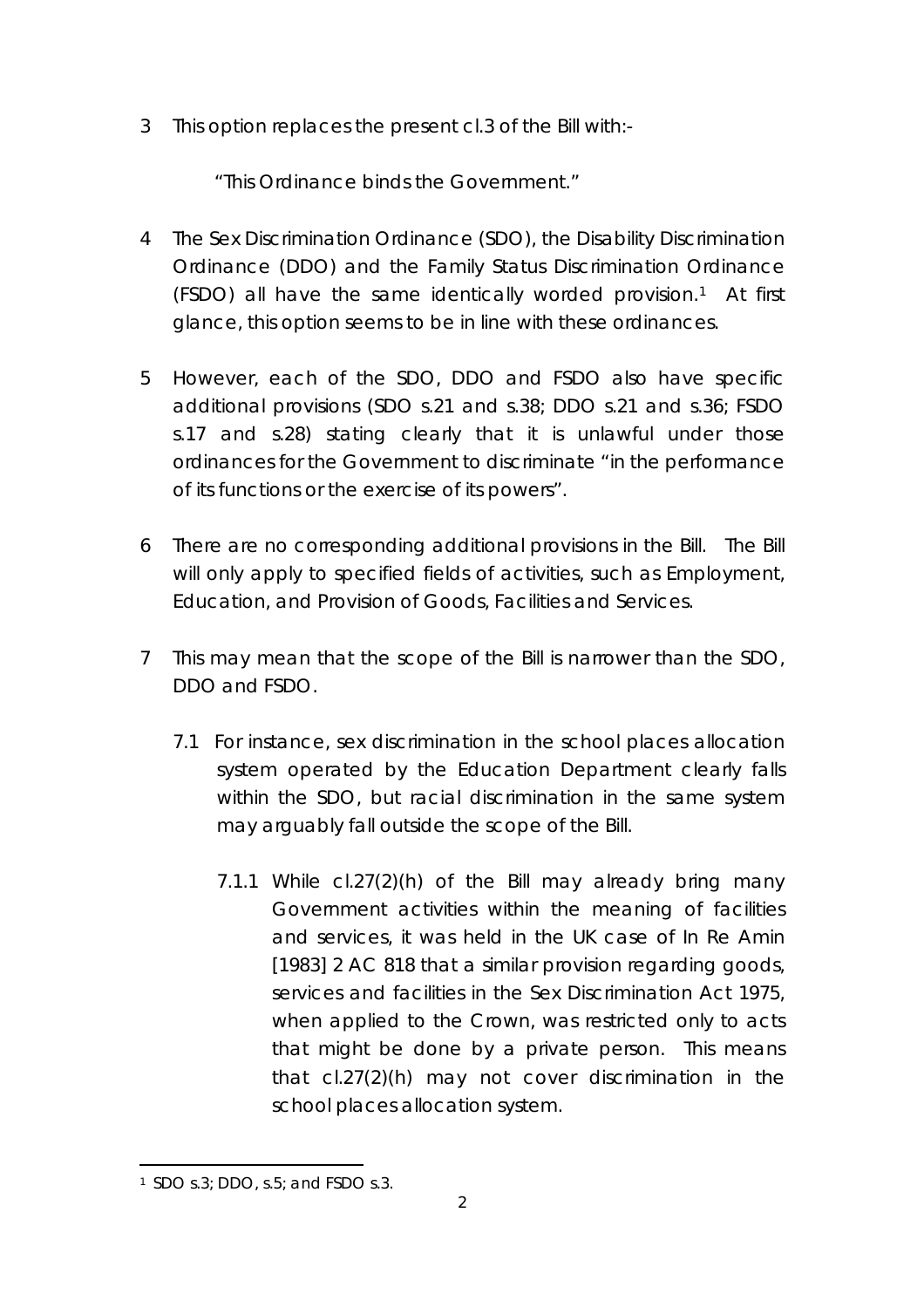8 This option may not be sufficient to cover all Government functions and activities and, if the legislative intention is to cover these matters, further consideration may be given to include provisions parallel to SDO s.21 and s.38; DDO s.21 and s.36; FSDO s.17 and s.28.

#### Option B

- 9 Under this option, in relation to the Government, the Bill's application is restricted to acts similar to acts done by a private person, and within the specified fields of activities (such as Employment, Education, and Provision of Goods, Facilities and Services). There is an additional provision (cl.3(2)) clarifying that the Government is still bound by the Hong Kong Bill of Rights Ordinance (Cap.383) (HKBORO).
- 10 If this option is adopted, there would be significant differences between the Bill and the other 3 existing anti-discrimination ordinances (SDO, DDO and FSDO).
	- 10.1 The SDO, DDO and FSDO all apply generally to the whole range of Government functions and powers. In particular, through the EOC's various functions (e.g., investigations and legal assistance), they provide complainants with a meaningful redress mechanism against discrimination by the Government. This has proven to be effective in many circumstances, including:-
		- 10.1.1 Under DDO, cases concerning the recruitment by disciplinary forces of officers whose family have a history of mental illnesses;
		- 10.1.2 Under SDO, cases arising from the school places allocation system
	- 10.2 In contrast, the Bill under this option does not apply to the whole range of Government functions and powers. Discrimination by the Government will not be within the jurisdiction of the EOC. Individuals suffering from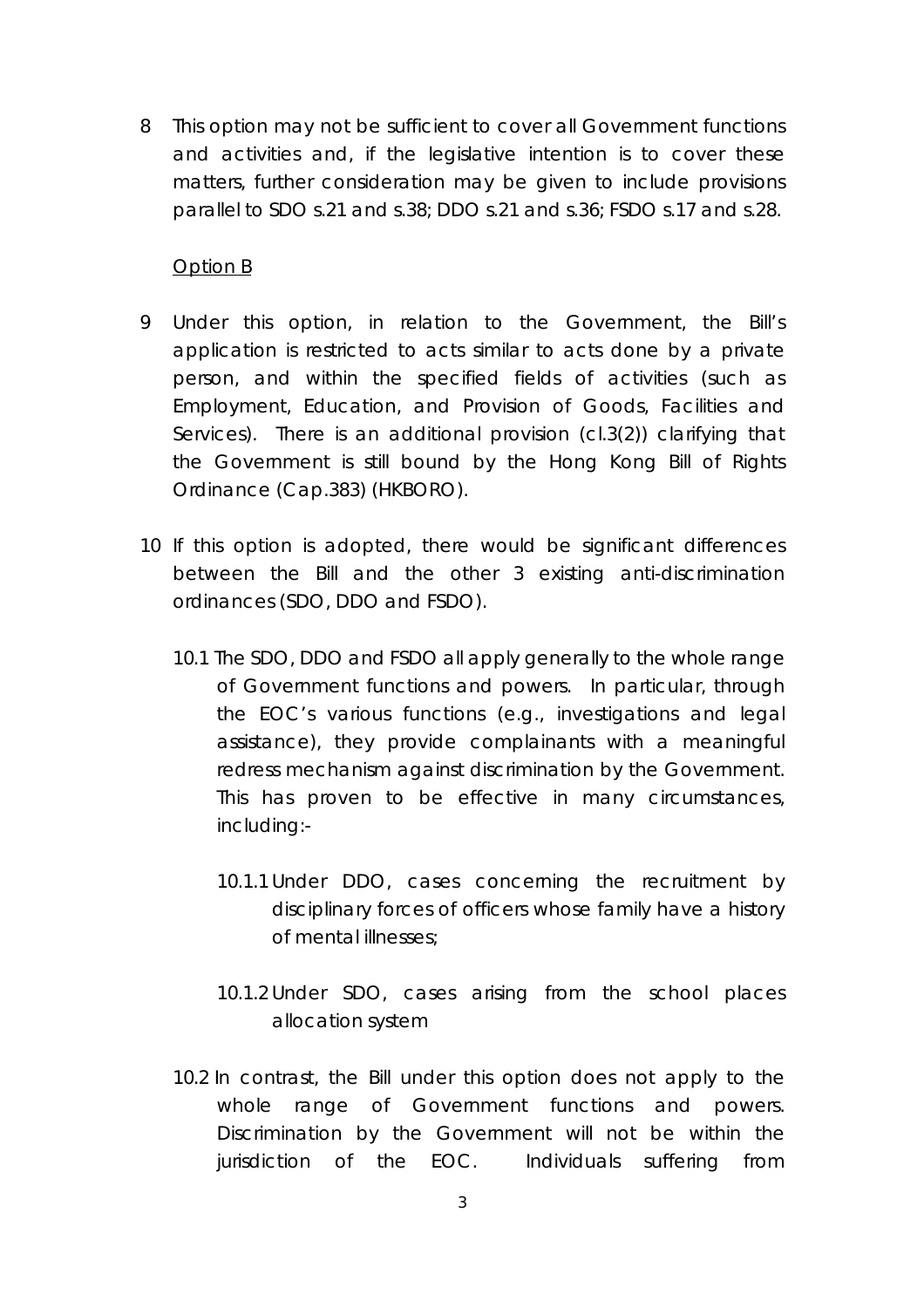discrimination by the Government will not be able to take legal action under the Bill and will not be able to turn to the redress mechanism operated by the EOC.

- 11 The Government has pointed out that<sup>2</sup>:
	- 11.1 It is already bound by the equality provisions in the Basic Law and HKBORO.
	- 11.2 Racial discrimination by the Government and public authorities can be challenged in Court.
	- 11.3 Complainants may complain through various channels (such as the Ombudsman or the Complaints Against Police Office).
	- 11.4 Complainants may apply for legal aid to take legal action against the Government or public authorities.
- 12 Nevertheless, drawing on experiences from sex and disability discrimination issues, there is a view that specific anti-discrimination ordinances, applying to the whole range of Government activities and providing for EOC's various redress functions, are desirable and effective tools in rectifying public sector discrimination, even when the Basic Law and HKBORO and the various other complaint channels already exist.
	- 12.1 As Professor Petersen pointed out<sup>3</sup>, the HKBORO had no practical impact on sex discrimination in the school places allocation system, and it was not until after the SDO came into force that this issue was brought to light and rectified.
- 13 With regard to the distinction drawn between Government acts which are similar to an act done by a private person and Government acts which are not so similar, it is observed that:

<sup>2</sup> See Government papers LC Paper No. CB(2)2753 / 06-07(01) at paragraph 10, and LC Paper No. CB(2)173 / 07-08(01) at paragraph 7.

<sup>3</sup> Professor Petersen's submission to LegCo, LC Paper No. CB(2)2232 / 06-07(01) at p.8.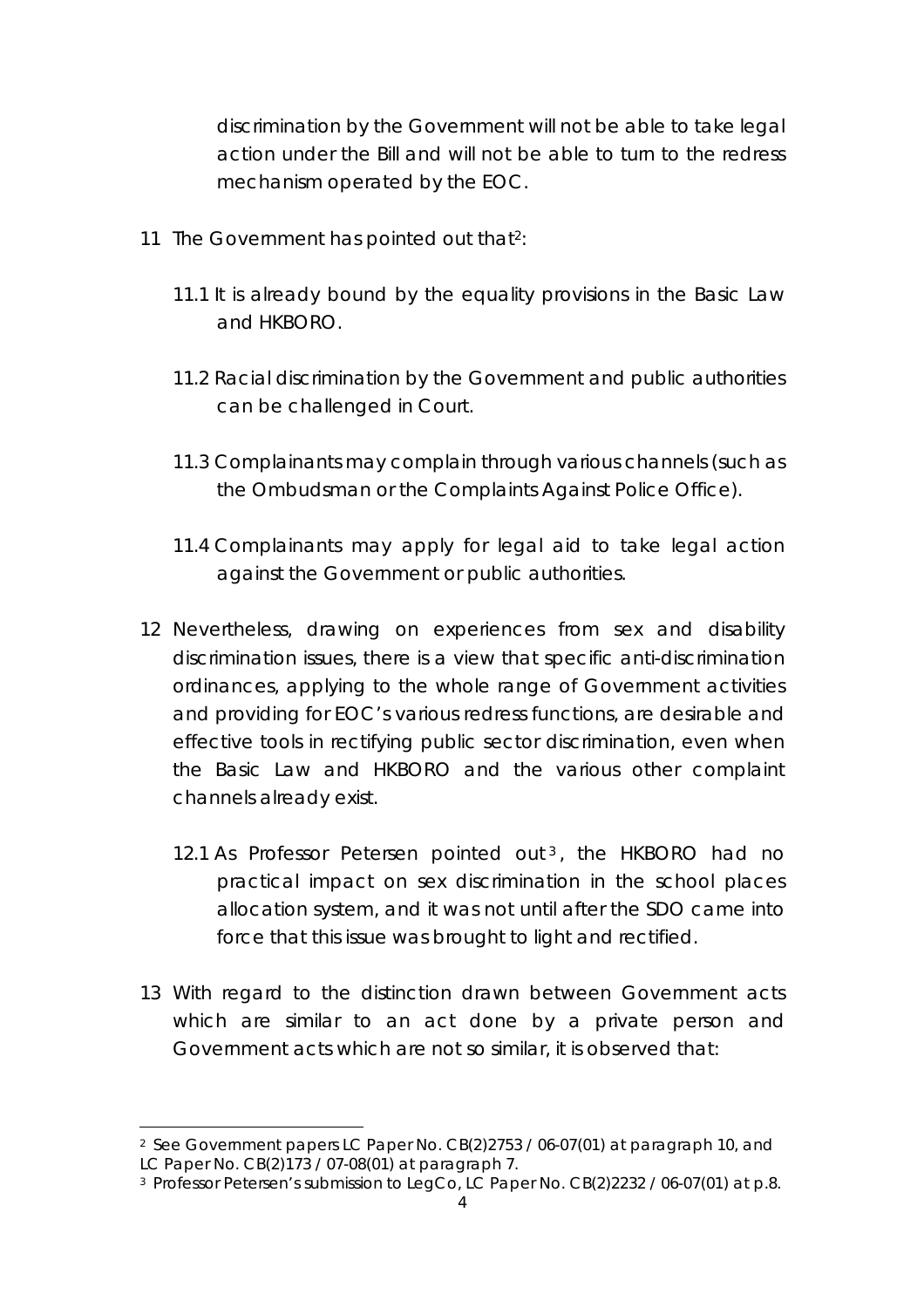- 13.1 The origin of the distinction lies in the UK case of *In Re Amin* [1983] 2 AC 818, where the House of Lords held by a majority that the provision regarding goods, services and facilities in the Sex Discrimination Act 1975, when applied to the Crown, was restricted only to acts that might be done by a private person.
- 13.2 In Hong Kong, this restriction on the scope of anti-discrimination law was not adopted when LegCo enacted the SDO, DDO and FSDO.
- 13.3 Even in the UK, it appears that this distinction has already been removed by the 2000 amendment to the Race Relations Act 1976, whereby it became unlawful for a public authority to discriminate.
- 14 Despite there being a body of UK case law on the distinction<sup>4</sup>, each case will have to be examined on its own to ascertain whether a given Government act can be regarded as similar to an act done by a private person. There is plenty of scope for argument on this issue, giving rise to potential dispute and uncertainty, which can be avoided if the whole range of Government functions and powers generally are placed within the scope of the Bill in line with the SDO, DDO and FSDO.
	- 14.1 For example, a private person does not normally employ police officers. It is conceivably arguable that racial discrimination arising from the employment of police officers would not be covered by the Bill. In contrast, sex and disability discrimination arising from employment of police officers would be covered by SDO and DDO.
- 15 While the Government and public authorities are already bound by the Basic Law and HKBORO, and that cl.27(2)(h) already brings many although not all Government activities within the Bill, the general inclusion of the whole range of Government functions and powers within the scope of the Bill will have an advantage of

<sup>4</sup> For example, *In Re Amin* [1983] 2 AC 818; *Farah v Commissioner of Police of the Metropolis* [1997] 2 WLR 824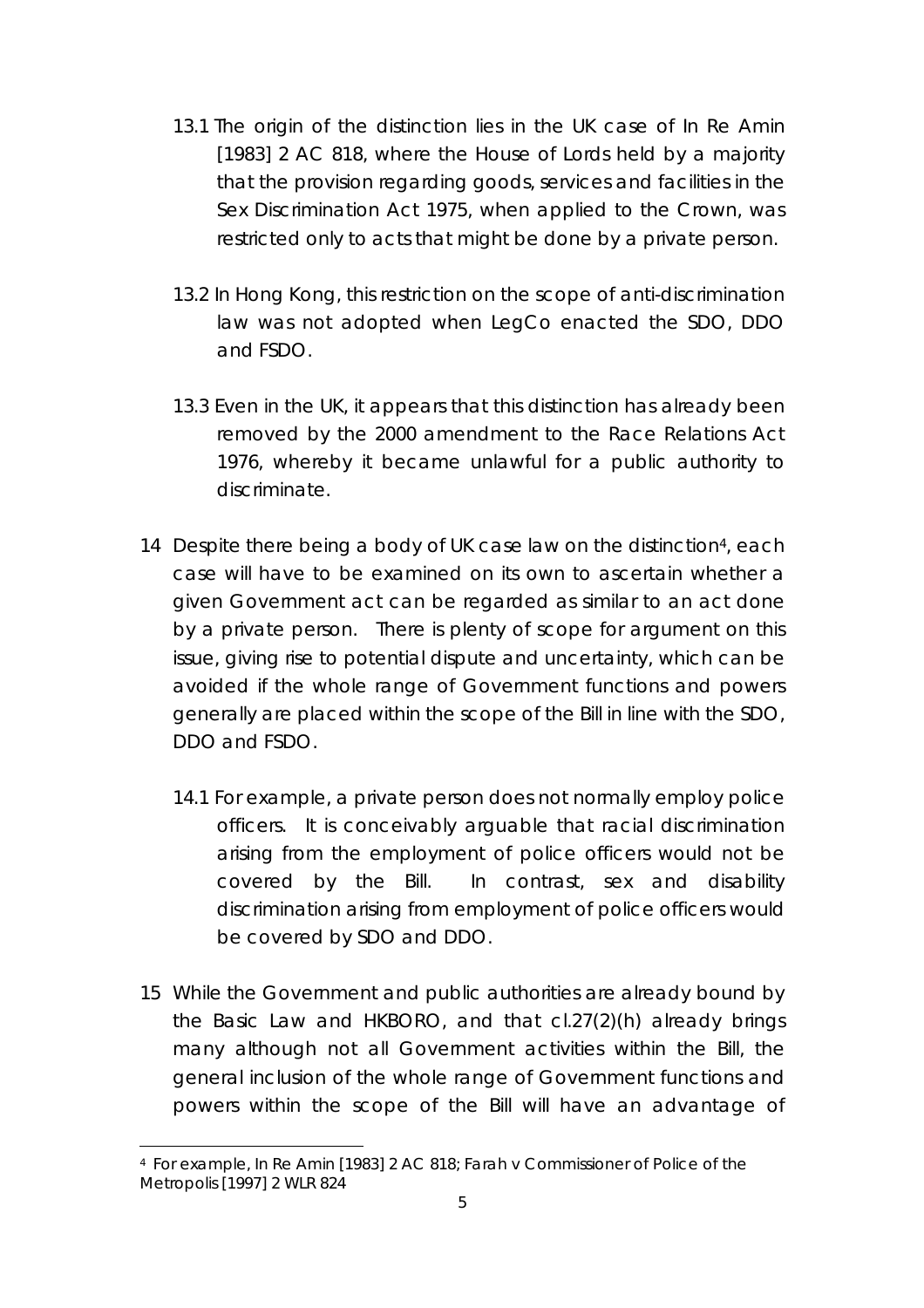enabling the public to make use of the redress mechanism provided under the Bill to deal with discrimination by the Government and public authorities, just as they are able to do under SDO, DDO and FSDO. It will also ensure regulatory consistency when the facts of a complaint involve discrimination on different grounds, for example, both race and sex discrimination.

Option C

- 16 This option adds 2 clauses (cl.34A and cl.49A) to the Bill. The overall effect of this addition is:-
	- 16.1 To make it unlawful for a public authority to discriminate when carrying out its functions;
	- 16.2 To make it unlawful for the Government or officials to discriminate in connection with appointments for posts and offices which are not regarded as employment;
- 17 Cl.34A and cl.49A are essentially modeled on s.19B and s.19C and s.76 of the Race Relations Act 1976 in the UK (RRA). Their contents are very detailed and comprehensive. Cl.49A, for instance, covers not only appointments but also both recommendations and negative recommendations for appointments.
- 18 This option will clearly widen the scope of the Bill so that it will cover the exercise of public functions, circumventing the restriction in the present cl.3 of the Bill. It is likely to have at least the same effect as the existing drafting of the SDO, DDO and FSDO which bind the Government in the performance of its functions and the exercise of its power.
- 19 In fact, as the term used under this option is *"public authority"*, it may even be regarded as wider in coverage than the term *"Government"* adopted in the SDO, DDO and FSDO.
	- 19.1 It is conceivable that the latter term does not cover entities operating independently from the Government. If their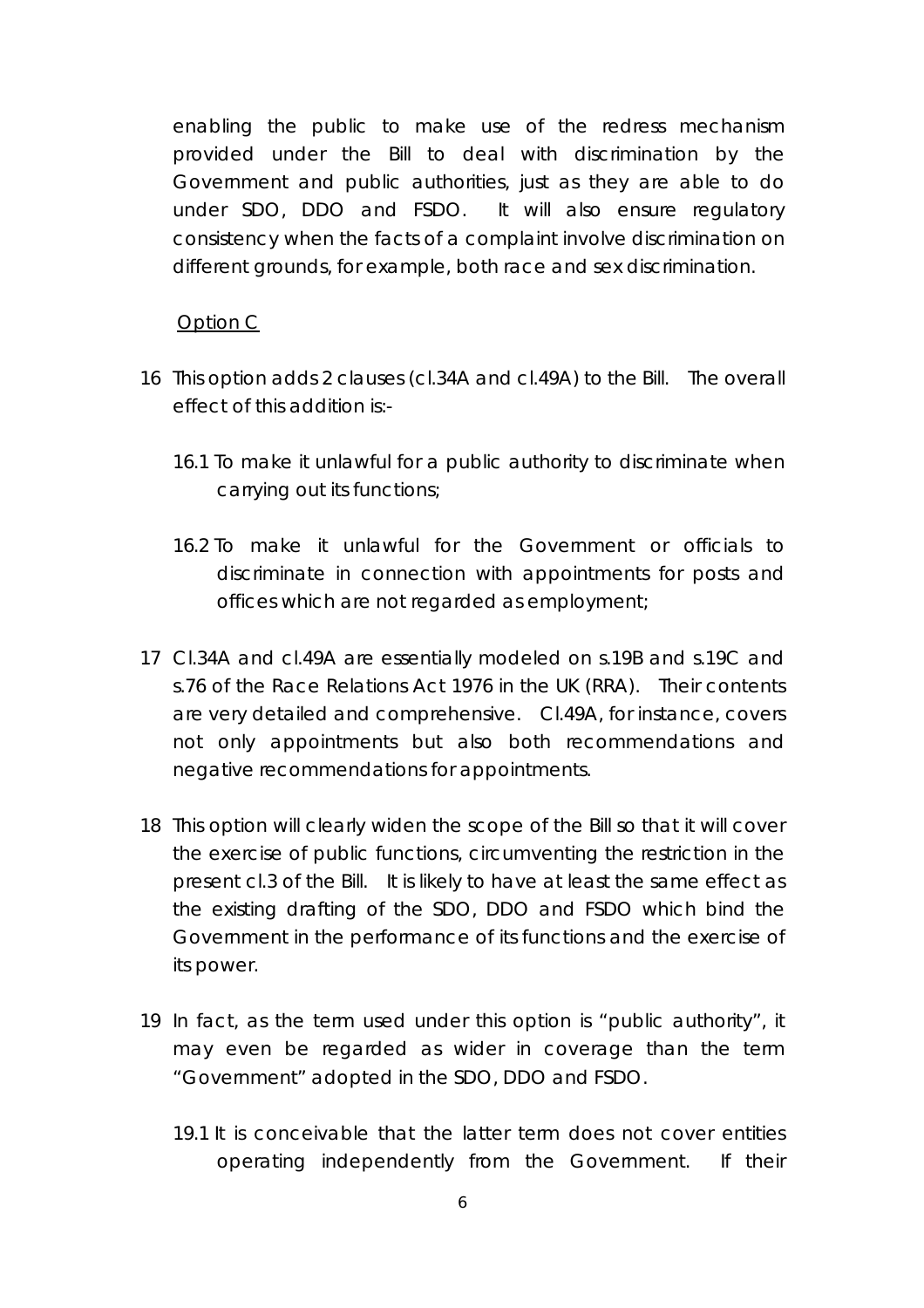activities also do not come within the specified fields, it is arguable that these independent entities are not covered by the existing anti-discrimination ordinances.

- 20 In relation to racial harassment, it is observed that cl.34A does not make it unlawful for a person to commit racial harassment in carrying out functions of a public authority. By way of contrast,
	- 20.1 Cl.49A(11) makes it unlawful for an official to harass a person appointed or is seeking to be appointed or is under consideration for appointment.
	- 20.2 Racial harassment is unlawful in the field of Employment and other fields under specified clauses of the Bill<sup>5</sup>;
	- 20.3 Parallel UK legislation (RRA) makes it unlawful under s.19B(1A) for a public authority to subject a person to harassment.
- 21 Consideration may be given to including harassment in cl.34A.
- 22 In relation to exclusion from coverage under *"public authority"*  (cl.34A(2)(b)), it seems to be anticipated that excluded authorities will be:-

22.1 LegCo;

- 22.2 The Executive Council; and
- 22.3 Other unspecified authorities exercising functions specified in the Basic Law.
- 23 By way of comparison, the parallel UK provision (s.19B(3) of the RRA) excludes:-
	- 23.1 Either House of Parliament;
	- 23.2 Persons exercising functions in connection with parliamentary

<sup>5</sup> Cl.24, 25, 38 and 39, while racial harassment is defined in cl.7.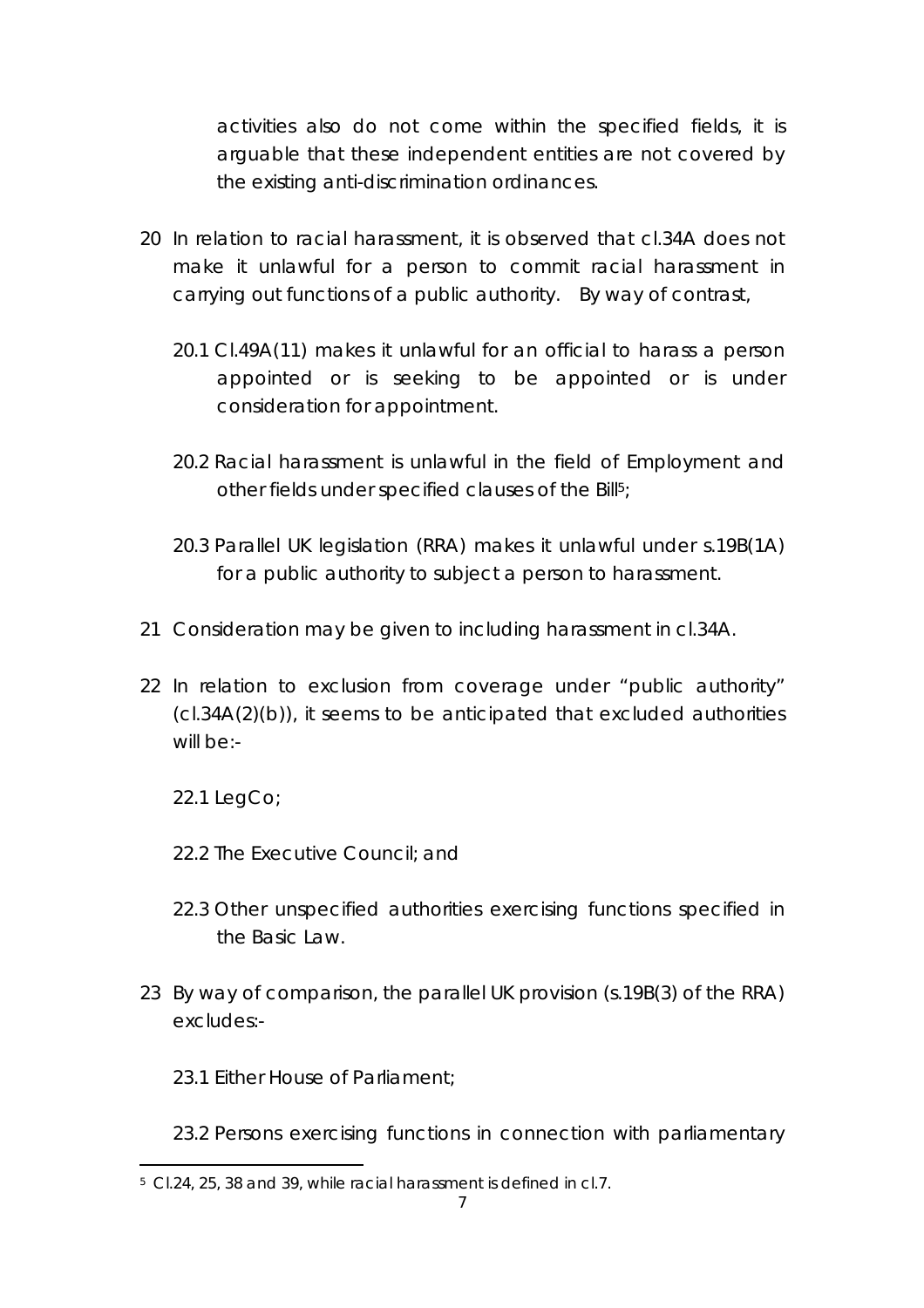proceedings;

- 23.3 The Security Service;
- 23.4 The Secret Intelligence Service;
- 23.5 The Government Communications Headquarters (GCHQ); and
- 23.6 Military units assisting GCHQ.
- 24 The underlying rationale of the UK provision seems to be twofold: legislative flexibility and national security.
- 25 There is a clear parallel between the anticipated exclusion for LegCo under cl.34A(2)(b) of the Bill and the exclusion for Parliament and parliamentary proceedings under s.19B(3) of the RRA.
- 26 However, the anticipated exclusion for the Executive Council and other authorities under cl.34A(2)(b) has no obvious correspondence with the UK, except perhaps when they are exercising functions connected to legislative proceedings, e.g., working on legislative proposals. In fact, their general exclusion may be contrary to the objective of making the Bill generally binding on the Government and public authorities.

## Definition of Racial Discrimination

#### Option A

. .

- 27 This option adds cl.4(1A) to the Bill. The idea is to enhance the concept of indirect discrimination.
- 28 At present, cl.4(1)(b) provides the same formulation for indirect discrimination as in the SDO, DDO and FSDO. This existing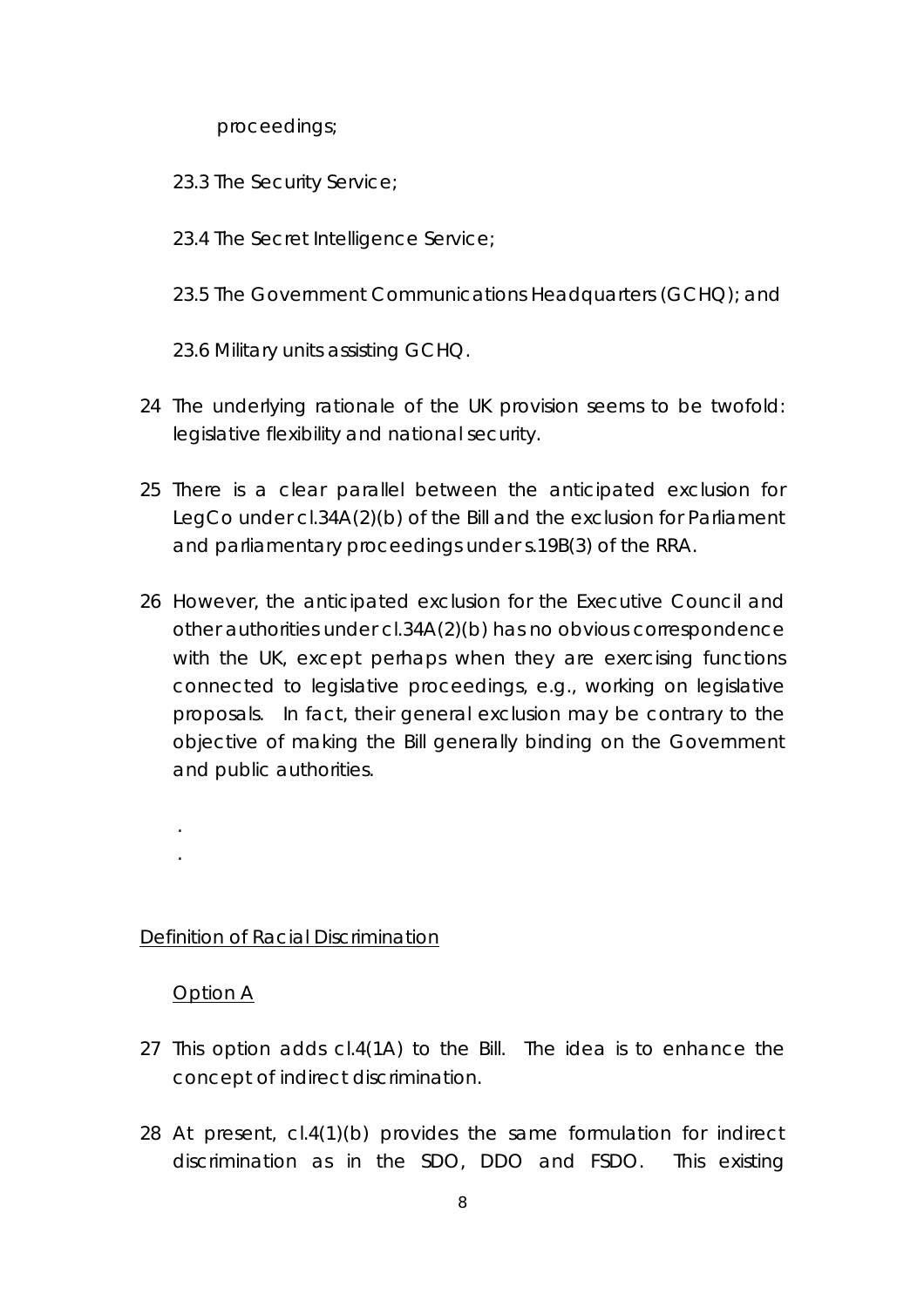formulation makes use of the term "requirement or condition" as the fundamental element of indirect discrimination. It also uses what is essentially a numeric comparison of proportions to determine whether the requirement or condition has an adverse effect on a minority group. This formulation has the following features:-

- 28.1 The term "requirement or condition" has been narrowly interpreted to exclude criteria which, even though having an adverse impact on the minority group, do not absolutely prevent an individual of the group from obtaining the relevant benefit6;
- 28.2 The comparison of proportions sometimes results in fine argument on statistical evidence and interpretation<sup>7</sup>, and statistical evidence is often difficult to obtain.
- 28.3 The above may lead to deserving cases falling outside the law for technical reasons.
- 29 The new formulation under this option circumvents the term "requirement or condition" by including "provision, criterion or practice", and makes the numeric comparison of proportions unnecessary by providing simply that an individual of the minority group need only to show that the group would be disadvantaged when compared with other people, and that the individual himself is among disadvantaged.
- 30 This new formulation is the same as that adopted in European jurisdictions, including the UK. The UK has adopted it in the RRA in addition to its old formulation (which is materially the same as the existing formulation in the Bill), similar to the way cl.4(1A) is added to cl.4.
- 31 A body of case law is already building up in the UK on the new

l

<sup>6</sup> *Perera v Civil Service Commission* [1983] IRLR 428 and *Meer v London Borough of Tower Hamlets* [1988] IRLR 399; the same point has been made by Professor Petersen in her submission to LegCo, LC Paper No. CB(2)2232 / 06-07(01) at p.10.

<sup>7</sup> See by analogy to the sex discrimination case of *London Underground v Edwards* (No.2) [1999] ICR 494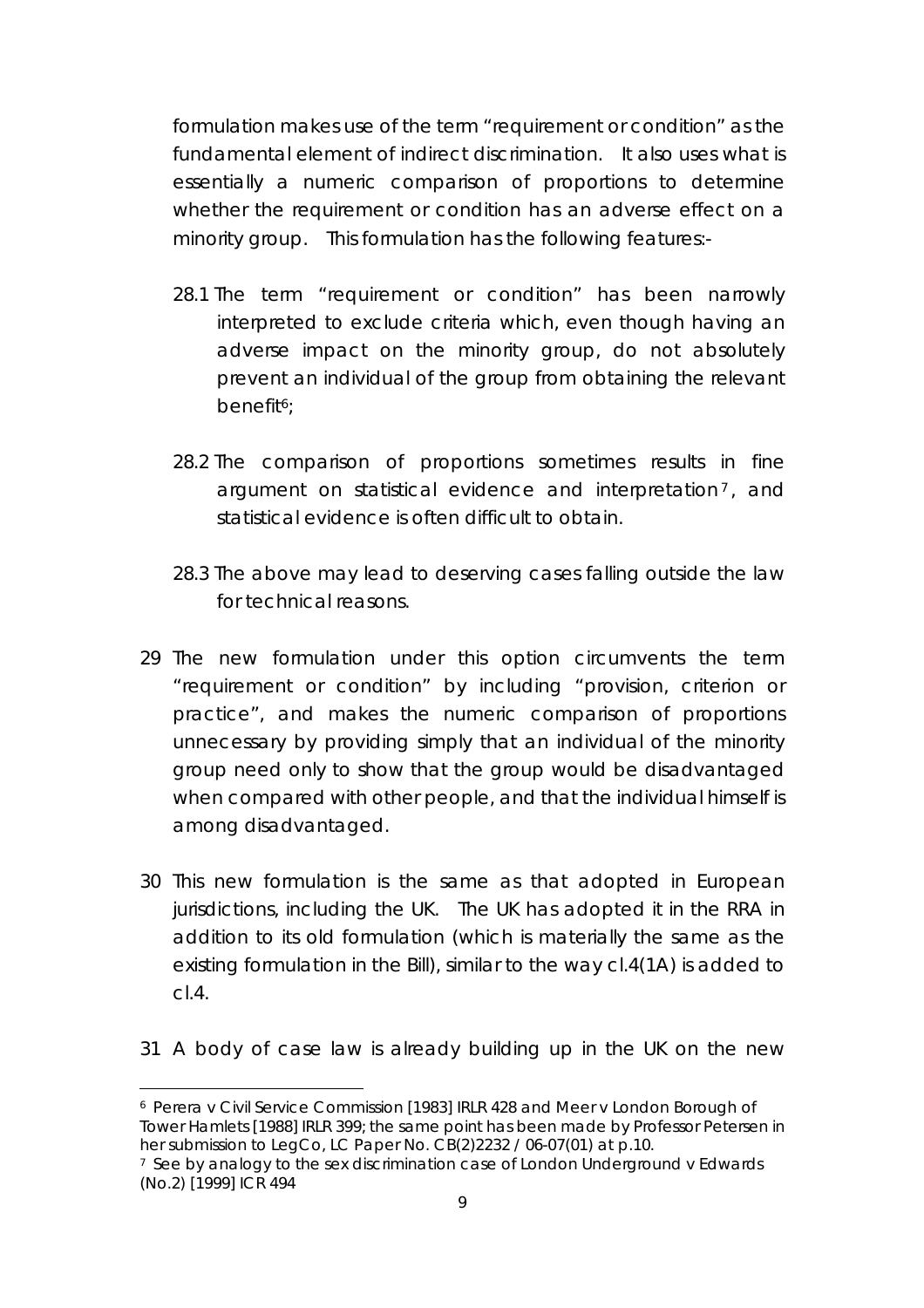formulation, which has demonstrated that it is broader in scope and less technical.<sup>8</sup> This new formulation can be regarded as an improvement on the original formulation. The original formulation is presently in use in the SDO, DDO and FSDO. Adoption of the new formulation in the Bill may lead to amendments in other anti-discrimination legislation.

- 32 In relation to the justification defence to indirect discrimination, it is noted that at present cl.4(2) to (5) of the Bill elaborated on the issue of justification.
	- 32.1 In particular, cl.4(5) may arguably lead to a conclusion that a requirement or condition is justifiable, so long as any alternatives to it (in other words, accommodation to minority groups) would involve expenditure that would not be otherwise incurred.
	- 32.2 This conclusion is contrary to established principles on justification that:-
		- 32.2.1 A requirement or condition is not justifiable simply because alternatives to it would involve expenditure not otherwise required;
		- 32.2.2 Only if the expenditure involved in providing alternatives becomes unjustifiable could it be said that the requirement or condition is justifiable and that there is no obligation to provide alternatives.
- 33 It is observed that cl.4(2) to (5) are only applicable to cl.4(1)(b)(ii). They do not appear to be applicable to the new cl.4(1A)(c) (which is the corresponding justification defence to an indirectly discriminatory provision, criterion or practice).
	- 33.1 Under the new cl.4(1A)(c), a defence can only be established if the discriminator can show the provision, criterion or practice

<sup>8</sup> See for example the sex discrimination case of *British Airways v Starmer* [2005] IRLR 862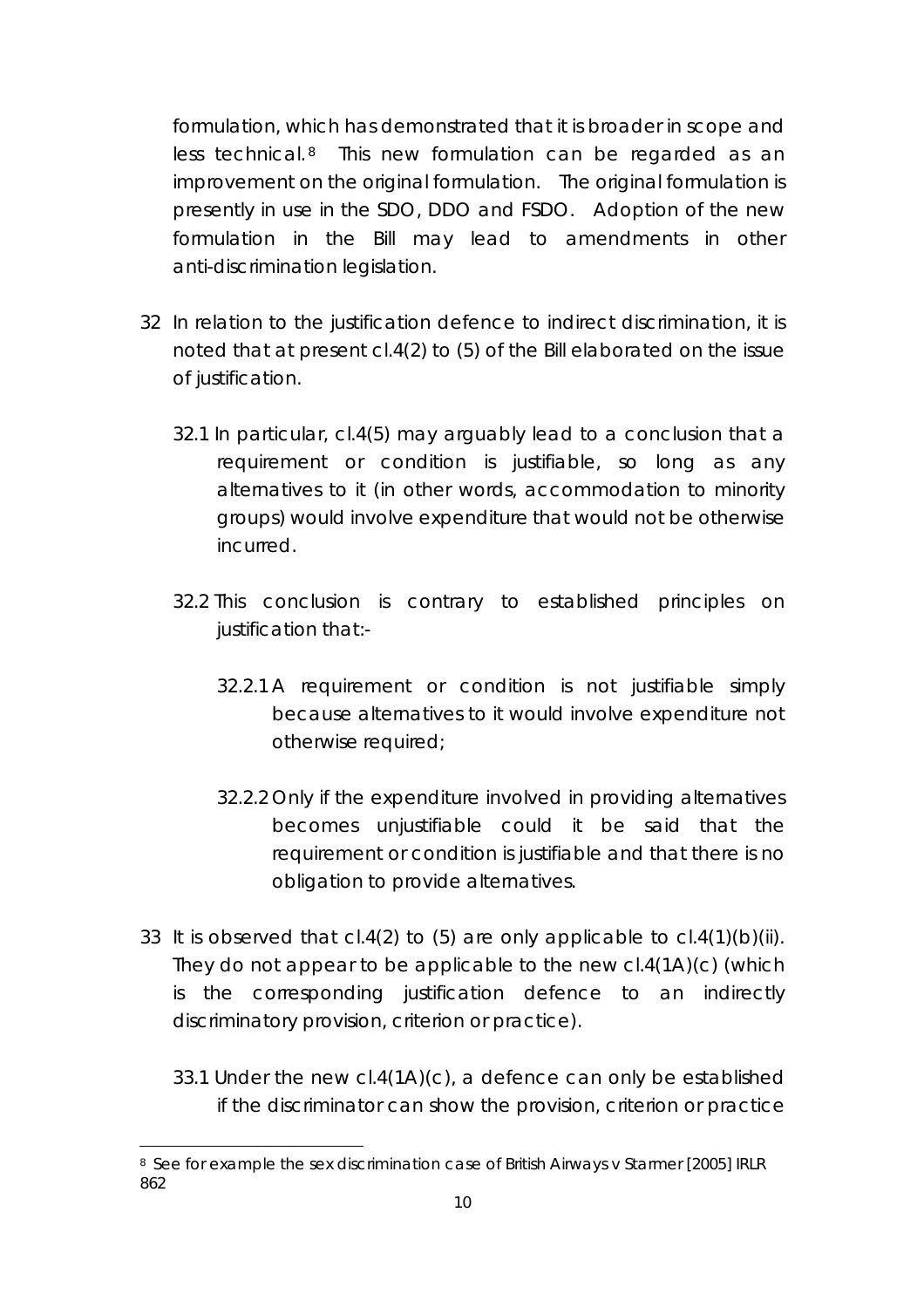in question is a proportionate means of achieving a legitimate aim. This is likely to involve a balancing exercise requiring consideration of adopting alternatives even if they may involve additional expenditure, so long as such expenditure is not unjustifiable in all the circumstances. This is in line with established principles and will avoid the potential inconsistency in paragraphs 32.1 to 32.2.2 above.

## Option B

- 34 This option refers to the Promotion of Equality and Prevention of Unfair Discrimination Act 2000 of the Republic of South Africa.
- 35 Without the benefit of knowledge on the relevant jurisprudence of South Africa and the implementation mechanisms and experience in that country, at this stage the EOC is unable to offer mature views on this option, save to observe that the relevant extracts set out in Appendix V to LC Paper No.LS14/07-08 represent an entirely different approach to anti-discrimination legislation (and against a very different political, historical and social background) compared to the approach adopted in Hong Kong in the SDO, DDO and FSDO.

## New arrivals from the Mainland

## Option A

- 36 This option adds cl.5A and cl.7A to the Bill. The language used in the drafting does not appear to have been modeled on any similar precedents, but it is quite clear that the intention is to specifically deal with the issue of discrimination and harassment against new arrivals from the Mainland.
- 37 It is observed that, as a matter of policy, there is as yet no consensus in LegCo on whether there should be provisions in the Bill to deal with this issue. There are different views as to how these provisions may affect the integration of Mainland arrivals in Hong Kong. In any event, as the EOC have an implementation role in the Bill, the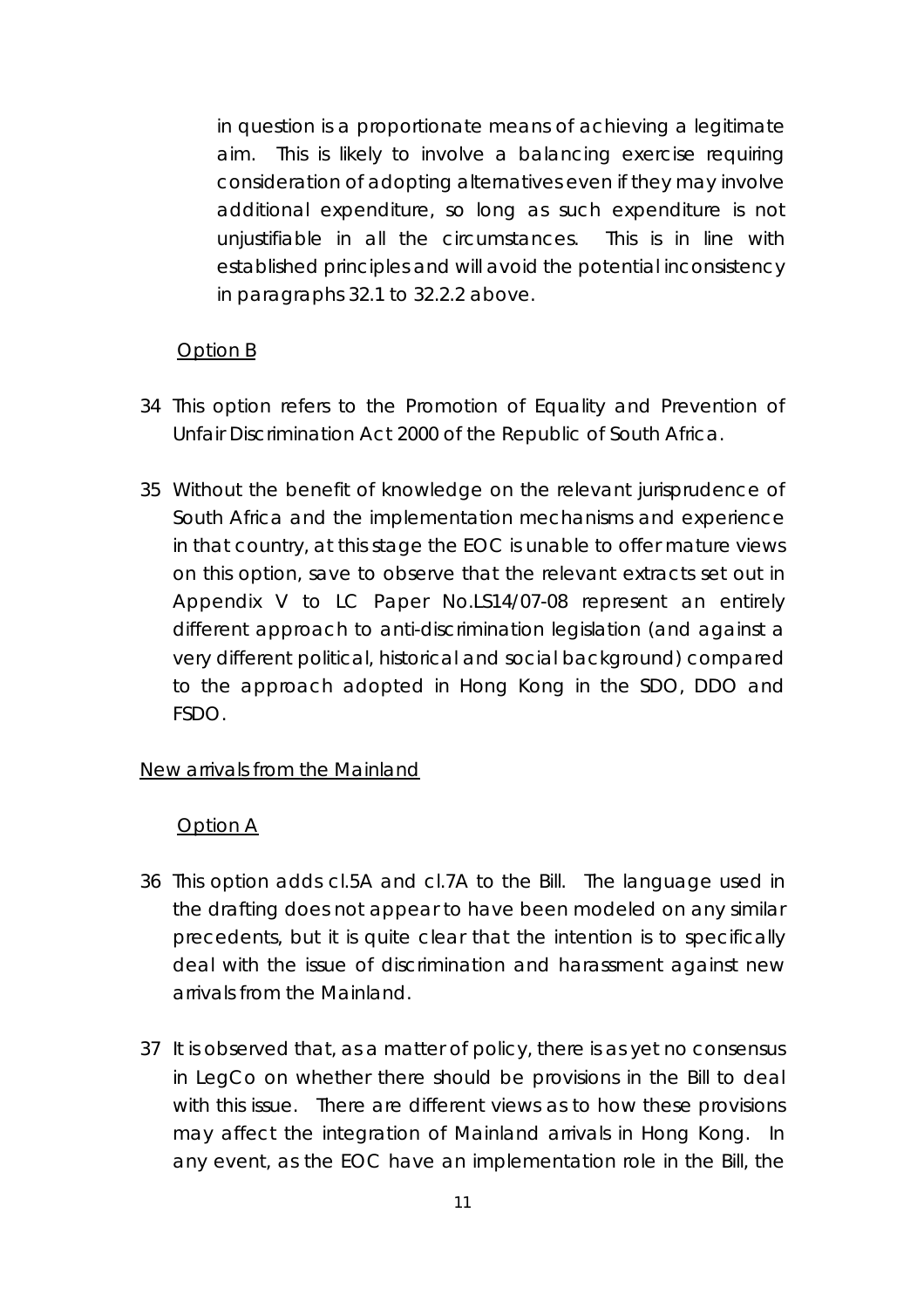EOC would make some initial observations and ask some questions to clarify matters from the implementation perspective.

- 38 Cl.5A and cl.7A seeks to protect people of Chinese origin from discrimination on the ground that:-
	- 38.1 They are not permanent residents of Hong Kong  $(cl.5A(2)(a)(i))$ ;
	- 38.2 They do not have the right of abode in Hong Kong  $(cl.5A(2)(a)(ii))$ ;
	- 38.3 Their length of residence in Hong Kong is different from other people  $(cl.5A(2)(b))$ ;
	- 38.4 They are regarded as having been granted one way permit by the relevant Mainland authorities to come to Hong Kong and have recently come to settle in Hong Kong from the Mainland  $(cl.5A(2)(c))$ .
- 39 To establish discrimination under cl.5A, it is necessary to compare between the situations of different individuals or different groups. One important issue would be to identify the comparator. It is observed that:
	- 39.1 It is not clear whether the comparator (or group of comparators) under cl.5A needs to also have Chinese origin.
	- 39.2 If Chinese origin is not required, the comparator would only need to be:-
		- 39.2.1 For cl.5A(2)(a)(i), a Hong Kong permanent resident, where as the victim is not;
		- 39.2.2 For cl.5A(2)(a)(ii), a person having the right of abode whereas the victim does not;
		- 39.2.3 For cl.5A(2)(b), a person having a different length of residence in Hong Kong than the victim.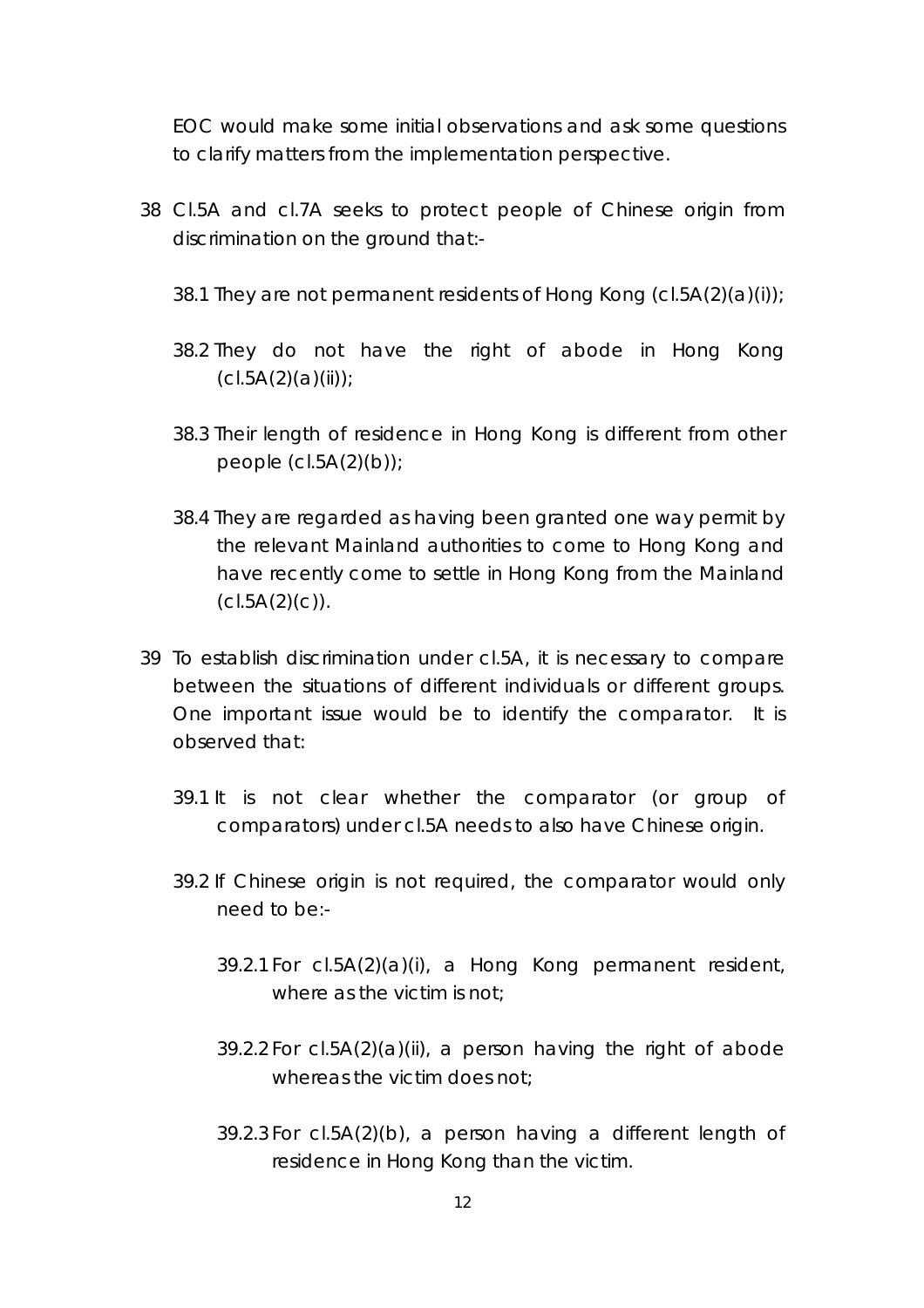- 39.2.4 For cl.5A(2)(c), a person not regarded as having been granted one way permit and recently come to settle in Hong Kong from the Mainland, whereas the victim is so regarded.
- 40 It appears that the grounds under cl.5A(2) can operate independently. Furthermore, the victim only has to be of Chinese origin, he does not need to have actually come from the Mainland.
- 41 In relation to the lack of permanent residency and right of abode, a person of Chinese origin may come from Thailand, Vietnam or any other parts of the world. Is it the intention of cl.5A(2)(a) to cover such a person?
	- 41.1 People of Chinese origin coming from other parts of the world may already be protected under racial (national origin) discrimination, is it the intention that there may be overlap between racial (national origin) discrimination and cl.5A(2)(a)?
	- 41.2 If people not coming from the Mainland are also protected, the true nature of the cl.5A(2)(a) appears closer to a provision on discrimination against immigrants generally, rather than discrimination specifically against new arrivals from Mainland. Questions may be asked as to why the protection should be limited to people of Chinese origin, why not all people who are immigrants? Presumably, the answer is that all other people are likely to be already protected under racial (national origin) discrimination.
- 42 In relation to the ground "length of residence":-
	- 42.1 Are people born in Hong Kong and have lived their lives in Hong Kong regarded as having different lengths of residence? Is it intended that discrimination by length of residence between people born in Hong Kong would also be covered by  $cl.5A(2)(b)?$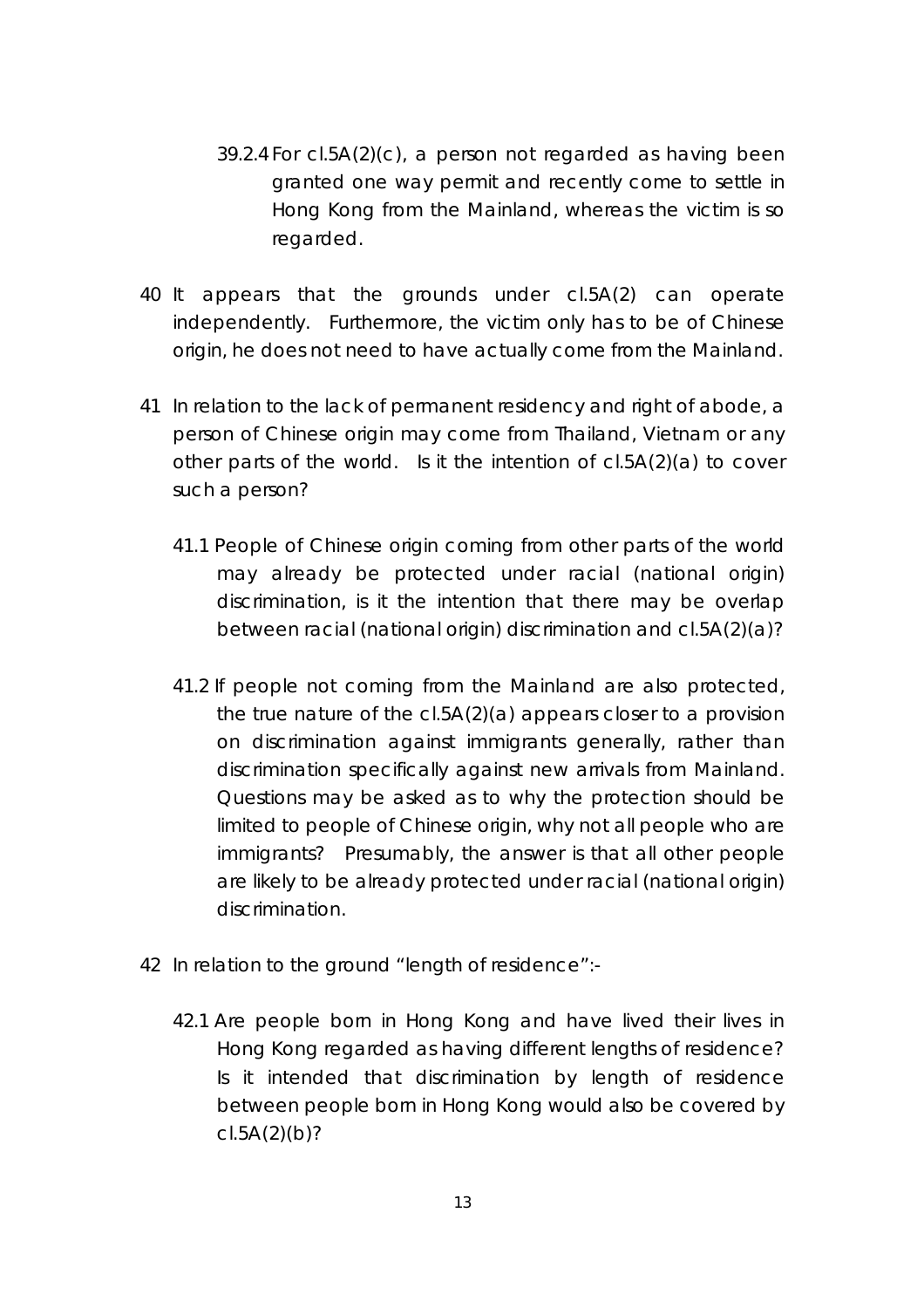- 42.2 Difference in length of residence may enable a complaint by someone with a longer length of residence when compared to a person with a shorter length of residence. For the sake of argument, someone with 45 years of residence may complain of discrimination as compared to some of 44 or 46 years of residence. Cl.5A(3) which defines the word "recently" in cl.5A(2)(c) does not prevent such a comparison under  $c1.5A(2)(b)$ .
- 43 In relation to cl.5A(2)(c), it does not appear to require the victim to actually have been granted one way permit and have come recently to settle in Hong Kong, it only requires the victim to be so regarded (presumably by the discriminator). It may be that a person who is born and has lived in Hong Kong can in some situations be regarded, treated or harassed as if he were a new arrival from the Mainland. Is it intended that people will fall within this clause so long as that they are regarded as a new arrival from the Mainland even if he is not actually?
- 44 If the specific intention of cl.5A is to protect new arrivals from the Mainland, an alternative approach may be to limit the victims to people who are actually new arrivals from the Mainland (say, by reference to the one way permit scheme) rather than using criteria (lack of permanent residency, right of abode or length of residence) which may also apply to other people.
- 45 In relation to the comparator, if he is not required to be of Chinese origin, is it intended that there may be overlap between racial (ethnic origin) discrimination and cl.5A?
	- 45.1 A person of Chinese origin who is not a permanent resident in Hong Kong may complain under cl.5A that he is discriminated against when compared to a person who is a permanent resident but not of Chinese origin. Such a situation may already be covered by racial (ethnic origin) discrimination under cl.4.

46 In relation to the exception in item 2 of Schedule 5, it is observed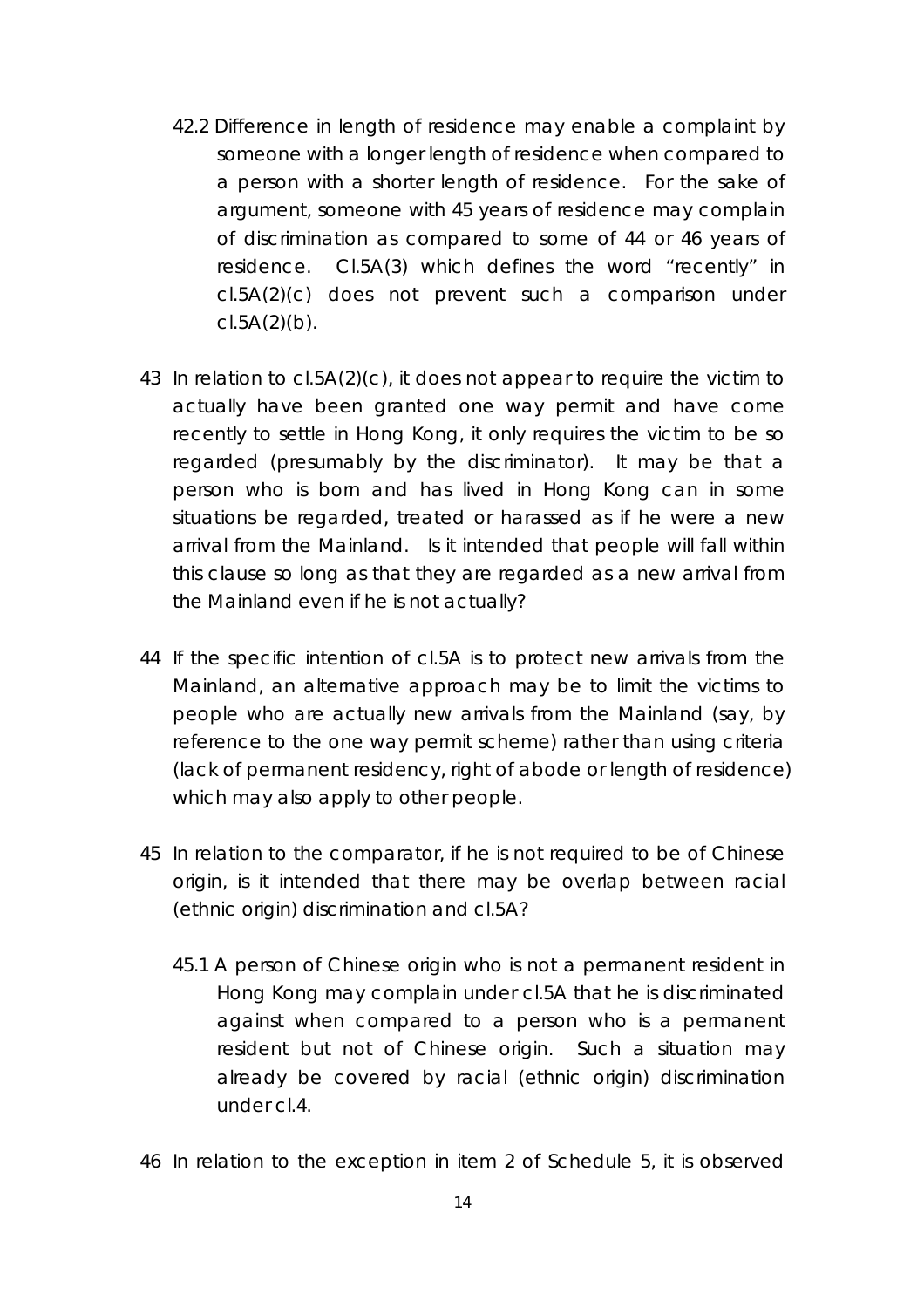that this may exclude the Bill from applying to, say, a scheme whereby a public authority charges pregnant women who are of Chinese origin but are not permanent residents more than other pregnant women (who may or may not be of Chinese origin) for similar medical and maternity care, but a private provider may not do so by relying on the same exclusion. Is it intended that there should be such difference between private sector and public sector providers?

## Option B

- 47 This option does not explicitly state whether or not the legislative intention is to make unlawful discrimination on the ground of new arrival from the Mainland. It simply removes the references to permanent residency, right of abode and length of residence from the exclusion to the meaning of race, so that it is open to argument that these matters may give rise to racial discrimination. But this alone does not necessarily mean that new arrival from the Mainland must be regarded as a ground of race.
- 48 There is now much controversy and uncertainty over the issue whether people newly arrived from the Mainland can be regarded as a separate ethnic group in the context of Hong Kong, so as to fall within the scope of the Bill. From an implementation perspective, it is preferable for LegCo to make it clear beyond argument whether or not the Bill will cover them. Both the EOC and the Courts will be much assisted by a clear expression of legislative intent.

## Language Exemption

#### Option A

- 49 This option adds cl.58(1A), (1B) and (1C) to the exception for languages (cl.58) in the Bill. The use or failure to use any language is still excepted generally, but this exception would not apply to:-
	- 49.1 Vocational training specifically provided for persons speaking a particular vernacular (cl.58(1A));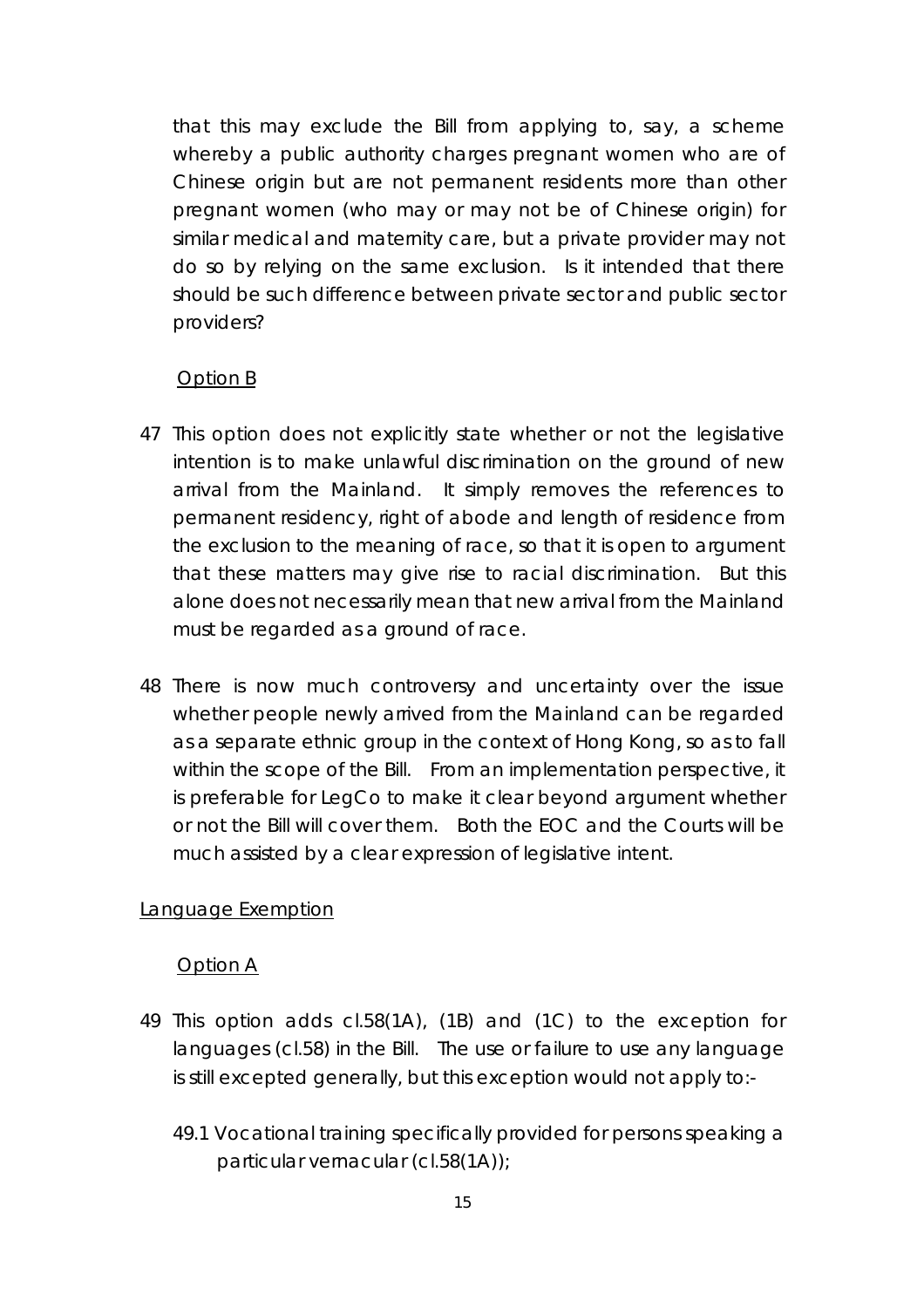49.2 Medical treatment within the specified meaning (cl.58(1B)).

- 50 For vocational training, cl.58(1A) imposes an obligation not to discriminate on the ground of race in the use of or failure to use any language only when a course is provided specifically for persons speaking a particular vernacular. But, in the light of cl.20(2) of the Bill, it seems that it would be up to the provider to decide whether to provide such a course in the first place. Is it the intention that Cl.58(1A) in itself does not impose an obligation on the provider to provide any such course in the first place?
- 51 For medical treatment, it is observed that, for example, treatment provided by dentists, pharmacists and others are not within the specified meaning9. It appears that these practitioners will be able to take advantage of the exception in cl.58(1) and are free to use or fail to use any language.
- 52 For medical treatment within the specified meaning, there must not be racial discrimination in the use of or failure to use any language. Racial discrimination through the use of or failure to use any language is most likely indirect discrimination, i.e., using a language (say, Chinese) for all people, but which racial minority may not understand. The effect of cl.58(1B) would seem to be that providers of medical treatment must provide accommodation to racial minority who cannot understand the provider's language, such as alternatives using different languages like interpreters or translations.
- 53 The accommodation that can be provided will depend on any difficulty that the providers may have in providing it. Accommodation should therefore be subject to a defence of unjustifiable hardship.
- 54 Cl.58 of the Bill does not provide for a generally applicable defence of unjustifiable hardship in respect of the use of or failure to use any language. There is only cl.58(1C) which states that medical

 $\overline{a}$ <sup>9</sup> S.2 of the Medical Clinics Ordinance (Cap.343).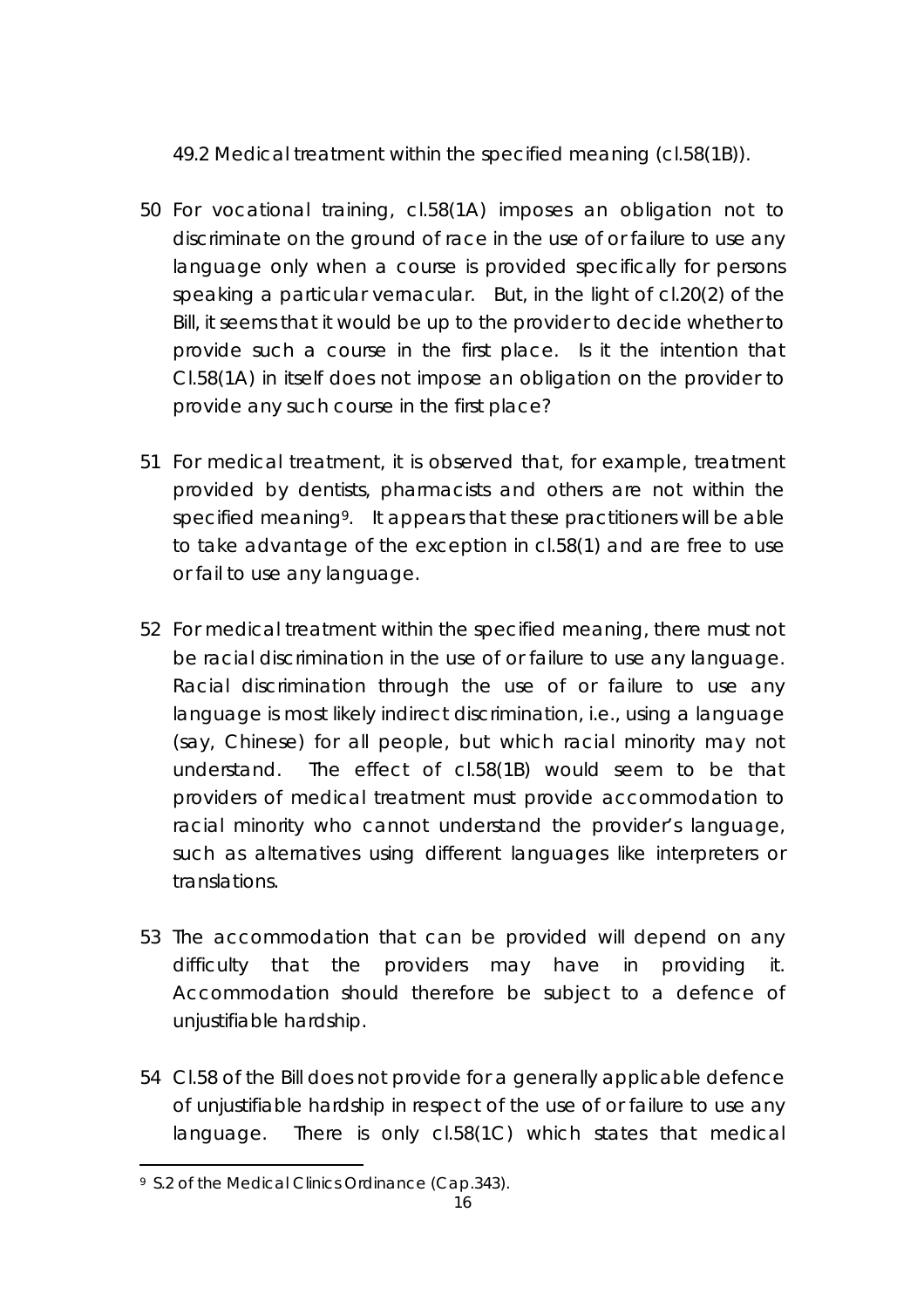treatment providers:

- 54.1 Are not required to give the patient a verbatim translation of any communication or medicinal label (cl.58(1C)(a));
- 54.2 Are not required to provide a translator when the patient is receiving treatment (cl.58(C)(b)).
- 55 While it is useful to a certain extent for cl.58(1C) to state clearly what the law does not require medical treatment providers to do, it will be even more useful if the law can be more specific as to what kind of accommodation is expected of them, perhaps, by way of a list of examples. This type of legislative guidance will provide very practical help in the implementation of and compliance with the law.
- 56 In this connection, it is also desirable to consider an explicit reference to the defence of unjustifiable hardship for providers of medical treatments who cannot rely on the exception in cl.58(1), either by separate drafting (without prejudice to other provisions on justification<sup>10</sup> and preferably with an non-exhaustive list of the factors relevant to the application of the defence) or by way of reference to other provisions in the Bill (e.g.,  $cl.4(1)(b)(ii)$  and  $cl.4(2)$ to  $(5)$ , and  $cI.4(1A)(c)$ .
	- 56.1 Given that language is a discreet issue in itself, separate drafting with an non-exhaustive list of the factors by way of legislative guidance is perhaps more desirable.
	- 56.2 A non-exhaustive list may include, for example:-
		- 56.2.1 The nature of the service;
		- 56.2.2 The language profile of the customers or users;
		- 56.2.3 The number of the people likely to require the service in a particular language;

 $\overline{a}$ 10 Such as  $cl.4(1)(b)(ii)$  and  $cl.4(2)$  to  $(5)$  and  $cl.4(1A)(c)$ .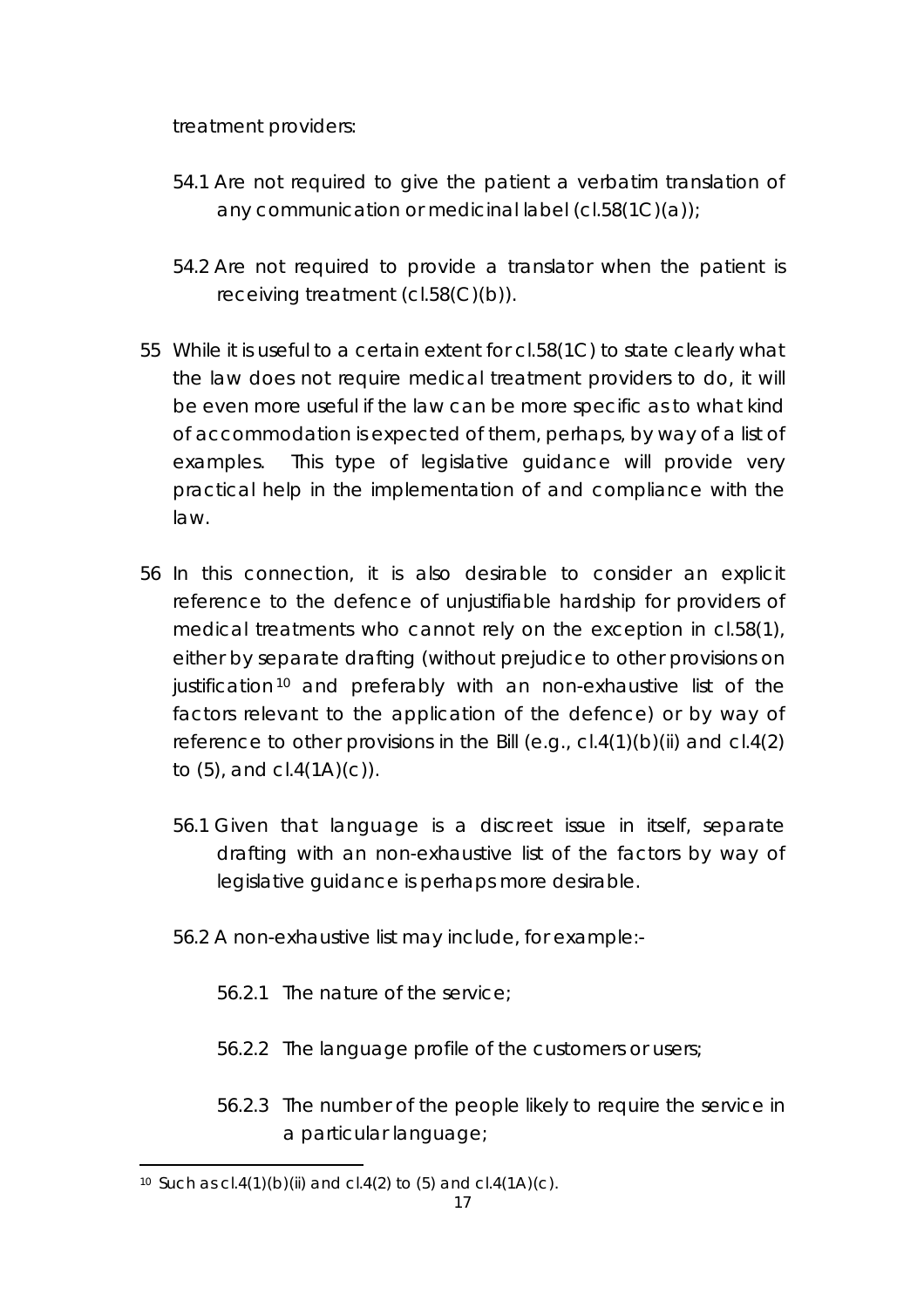- 56.2.4 The resources required in making the accommodation required;
- 56.2.5 The resources available to the operators
- 57 Providers of vocational training also cannot rely on the exception in cl.58(1). If it is correct that there is no obligation for them to provide any course specifically for persons speaking any particular vernacular, the lack of an explicit defence of unjustifiable hardship is perhaps less important for them, because a provider is unlikely to decide to provide such a course in the first place if it has any difficulty to do so in the vernacular of the intended participants.
- 58 However, even for vocational training, it is desirable to consider including a defence of unjustifiable hardship, either by way of separate drafting or by reference to other provisions in the Bill as suggested above.
- 59 If the type of specific legislative guidance suggested above is adopted in the Bill, consideration may also be given to providing similar guidance in the SDO, DDO and FSDO.

#### Option B

- 60 This option deletes cl.58 altogether but adds cl.5B to the Bill. The essential effect appears to be:
	- 60.1 The use of or failure to use a language may be regarded as discrimination under cl.4(1)(a) (commonly known as direct discrimination), if the result is that a person is treated less favourably than others (cl.5B(1). Presumably, the words "treated less favourably" do not refer to the language used itself but its consequences because the language used is likely to be the same for all people.
	- 60.2 But if both English and Chinese languages have been used, there will be no discrimination (cl.5B(3)). There is no need to